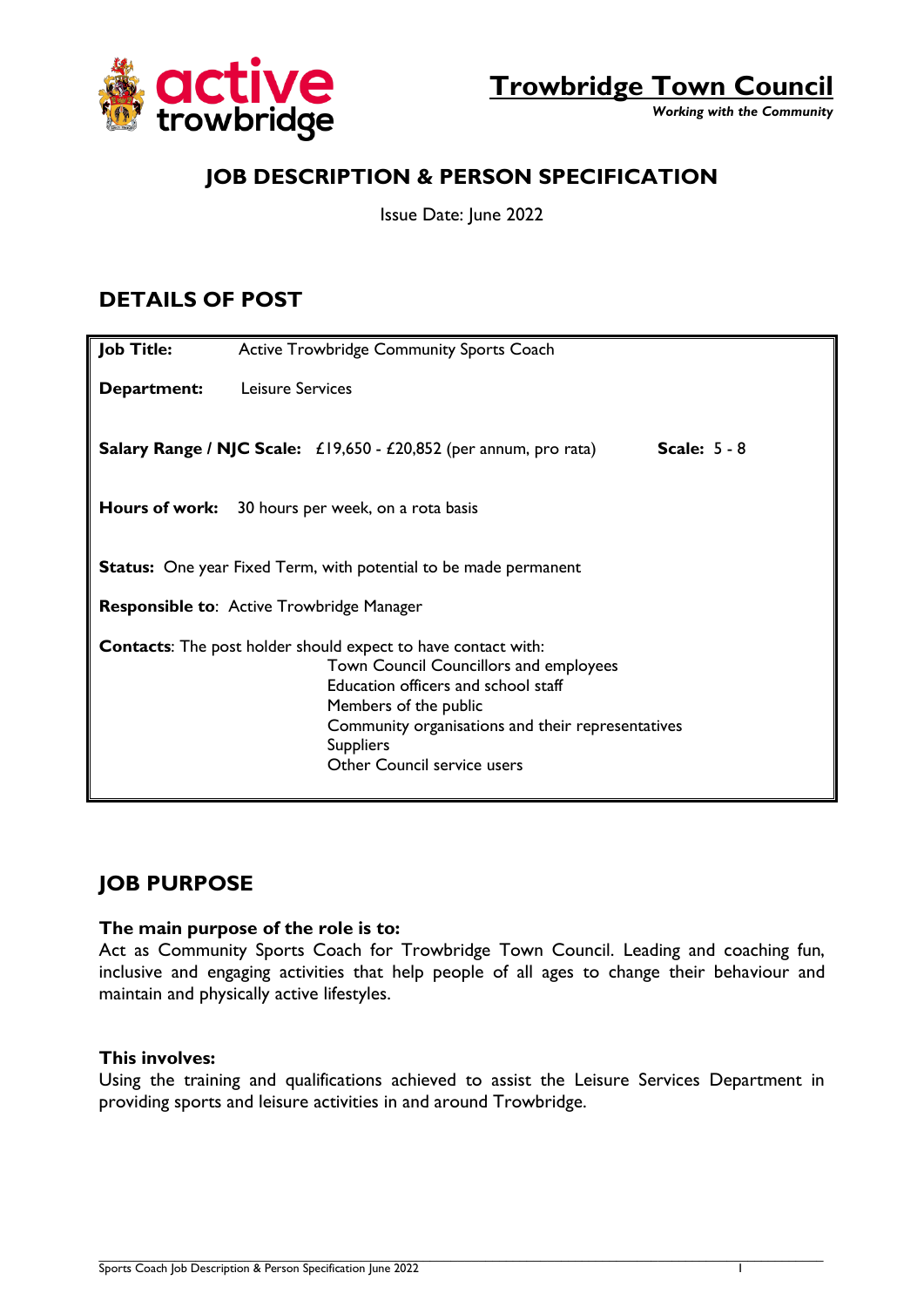### **MAIN DUTIES & RESPONSIBILITIES**

**•** Being able to support and assist with the review of education and school's sports programmes, both circular and extracurricular activities.

• Understanding school policies and procedures and ensure at all times they are adhered to

• Assist the Leisure Service's Senior Team in establishing links with local groups including schools, clubs, youth groups and others in an attempt to combine resources and offer more sporting or activity based locations

• Support work with clubs and other community groups and, through high quality coaching, ensure that young people are retained in sport

• Support outreach work throughout the town, identifying hopes of young people to help shape the future of provisions.

• Be a positive role model, creating a positive and fun environment in which to motivate and encourage young people to participate in sport or other physical activity

• Effectively mentor and support casual staff and apprentices where appropriate

• Maintain current knowledge of relevant National Governing Body programmes, policies and practises

• Develop and maintain effective working relationships with all partners and community organisations, attending meetings as and when necessary

• Assist in promoting and organising community projects where young people work with, and offer support to, older people's events and activities

• Encourage participation in our community in our town events including, but not exclusively, Active Festival, Christmas Lights Switch On, and 999 Service day

• You will be expected to take part in the departments community outreach and may be asked to wear non work uniform with fancy dress on occasions.

• Undertake administrative duties as necessary, e.g. maintain accurate attendance registers, carry out risk assessments and collate information.

• Liaise with clients to build a positive relationship

• Assist in maintaining equipment and resources held by the Council to allow staff to complete their tasks to the highest standard

• Abide by and follow child protection guidelines laid down by the Council and/or those clubs where activities are provided

• Act responsibly in managing your own health and safety and that of anyone else who may be affected by your actions/omissions

• Work in a confidential and professional manner and uphold the good reputation of the Council; in doing this you should abide by the Council's policies and procedures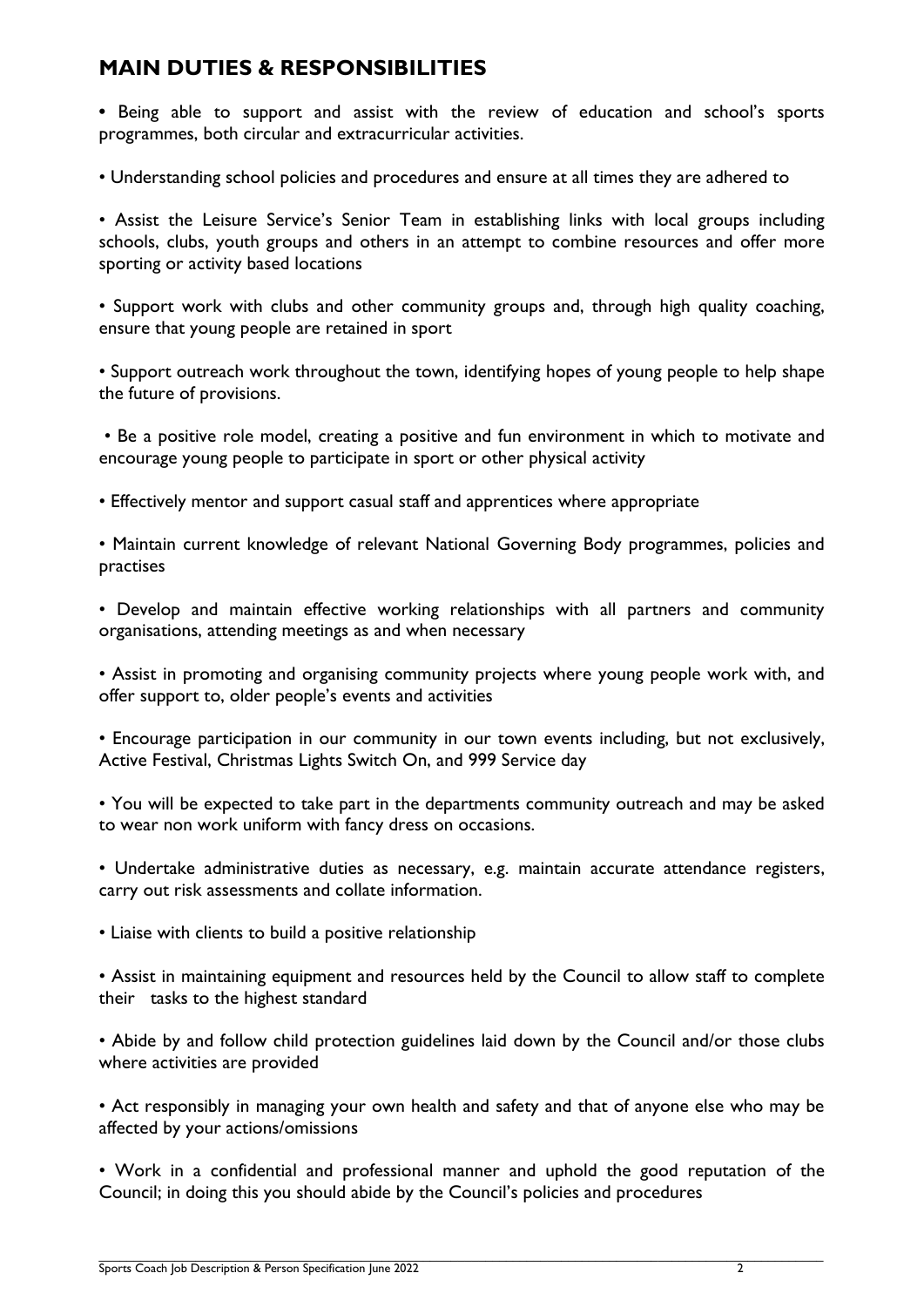## **GENERAL INFORMATION FOR ALL POSTS**

#### **Safeguarding**

**Trowbridge Town Council is committed to safeguarding and promoting the welfare of children, young people and vulnerable adults. We expect all staff and volunteers to share this commitment. All applicants will be subject to a full disclosure and barring service check before appointment is confirmed.** 

The post holder will, on occasions, be expected to:

- $\triangleright$  Participate in the Town Council's annual performance reviews
- $\triangleright$  Attend additional training and development courses identified as a requirement for furtherance of the position or the post holder's personal development
- $\triangleright$  Attend meetings or events which may fall at evenings or weekends
- $\triangleright$  Undertake any other reasonable duties that the Town Council may ask of you.

### **Equal Opportunities**

All employees have a responsibility to understand and abide by the obligations laid down by Trowbridge Town Council's Equal Opportunities Policy

#### **Health and Safety**

- $\triangleright$  Act responsibly in managing your own health and safety and that of anybody else who may be affected by your acts or omissions
- $\triangleright$  Act responsibly showing regard for the environment at all times and adhere to the Council's Policy
- $\triangleright$  Work responsibly to ensure that, on a day to day basis, work is conducted within the framework of all local and legislative health, safety, environmental and welfare guidelines and policy

### **Confidentiality**

The post holder is required to work in a confidential and professional manner and to uphold the good reputation of the Town Council

#### **Data**

To see how we handle and store your data please view our privacy notice <https://www.trowbridge.gov.uk/your-council/privacy/>

The aim of this job description is to show the general purpose and level of responsibility of the post; it sets out the main duties of the post as at the date of issue

Due to the changing nature of the business, such duties may vary and develop from time to time without changing the general nature of the post or level of responsibility. Such variations are a common occurrence and would not, of themselves, justify the revaluation of a post